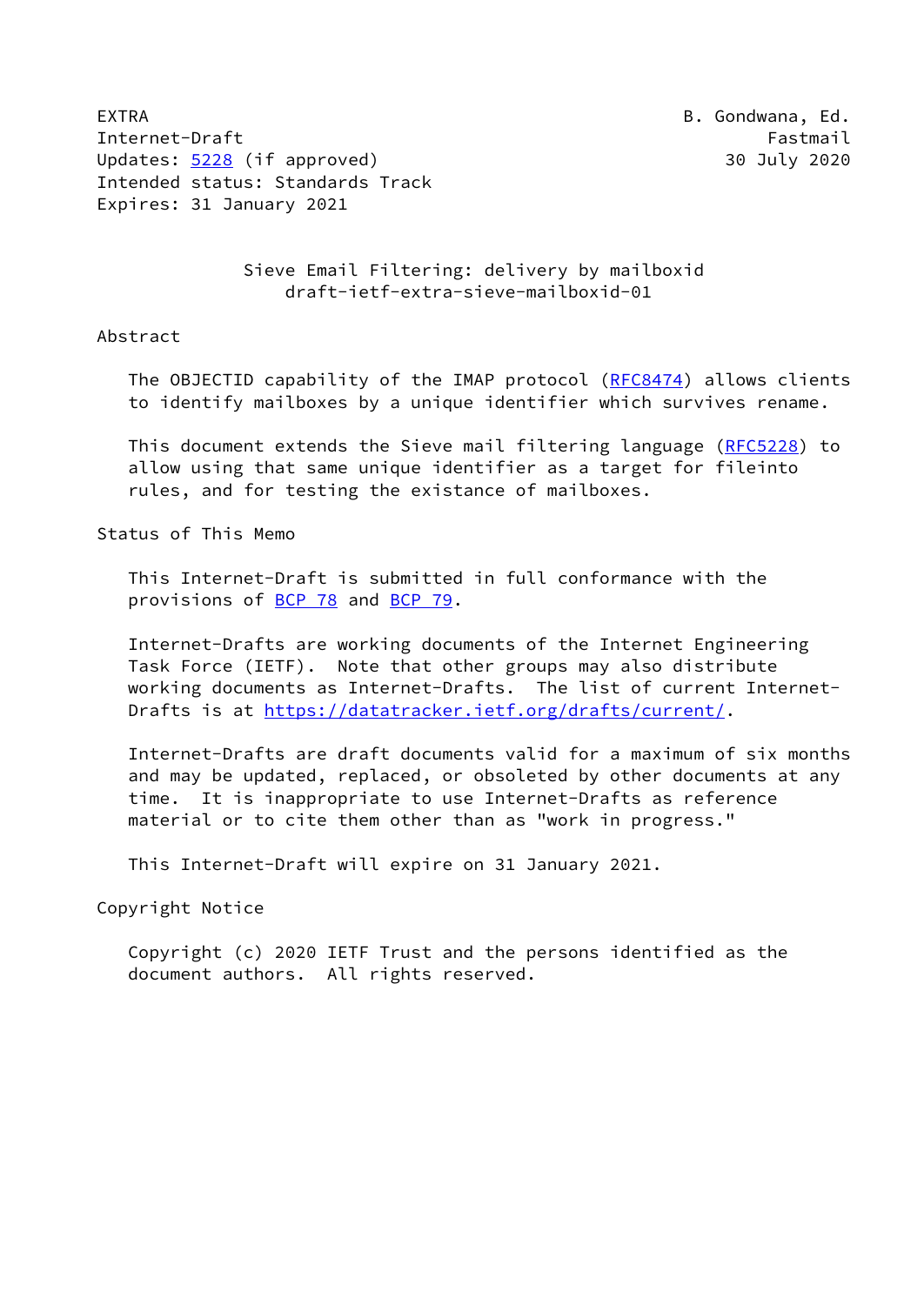<span id="page-1-1"></span>Internet-Draft Sieve MAILBOXID July 2020

This document is subject to **[BCP 78](https://datatracker.ietf.org/doc/pdf/bcp78)** and the IETF Trust's Legal Provisions Relating to IETF Documents ([https://trustee.ietf.org/](https://trustee.ietf.org/license-info) [license-info](https://trustee.ietf.org/license-info)) in effect on the date of publication of this document. Please review these documents carefully, as they describe your rights and restrictions with respect to this document. Code Components extracted from this document must include Simplified BSD License text as described in Section 4.e of the [Trust Legal Provisions](https://trustee.ietf.org/license-info) and are provided without warranty as described in the Simplified BSD License.

# Table of Contents

|                                                                 | $\overline{2}$  |
|-----------------------------------------------------------------|-----------------|
| Conventions Used In This Document<br>2.                         |                 |
| Sieve capability string $\ldots$<br>3.                          | $\frac{3}{3}$   |
| Argument ":mailboxid" to Command "fileinto"<br>$\overline{4}$ . | $\overline{3}$  |
| Interaction with "mailbox" extension<br>4.1.                    | $\overline{4}$  |
| $4.2$ . Interaction with "specialuse" extension                 | $\overline{4}$  |
| 4.3. Interaction with "fcc" extension                           | $\overline{5}$  |
| 5.                                                              | $\overline{5}$  |
| Interaction with variables extension<br>6.                      | 6               |
| $\overline{1}$ .                                                | 6               |
| 8.                                                              | 6               |
| 9.                                                              | $\overline{1}$  |
|                                                                 | $\mathbf{I}$    |
|                                                                 | $\overline{1}$  |
| <u>11.1. draft-ietf-sieve-mailboxid-01</u>                      | $\mathbf{Z}$    |
| 11.2. draft-ietf-sieve-mailboxid-00                             | $\overline{1}$  |
| 11.3. draft-gondwana-sieve-mailboxid-02                         | $\underline{8}$ |
| 11.4. draft-gondwana-sieve-mailboxid-01                         | $\underline{8}$ |
| 11.5. draft-gondwana-sieve-mailboxid-00                         | $\underline{8}$ |
|                                                                 | 8               |
|                                                                 | 9               |
| Author's Address                                                | $\underline{9}$ |

# <span id="page-1-0"></span>[1](#page-1-0). Introduction

 [RFC5228] Sieve rules are sometimes created using graphical interfaces which allow users to select the mailbox to be used as a target for a rule.

 If that mailbox is renamed, the client may also update its internal representation of the rule and update the sieve script to match, however this is a multi-step process and subject to partial failures.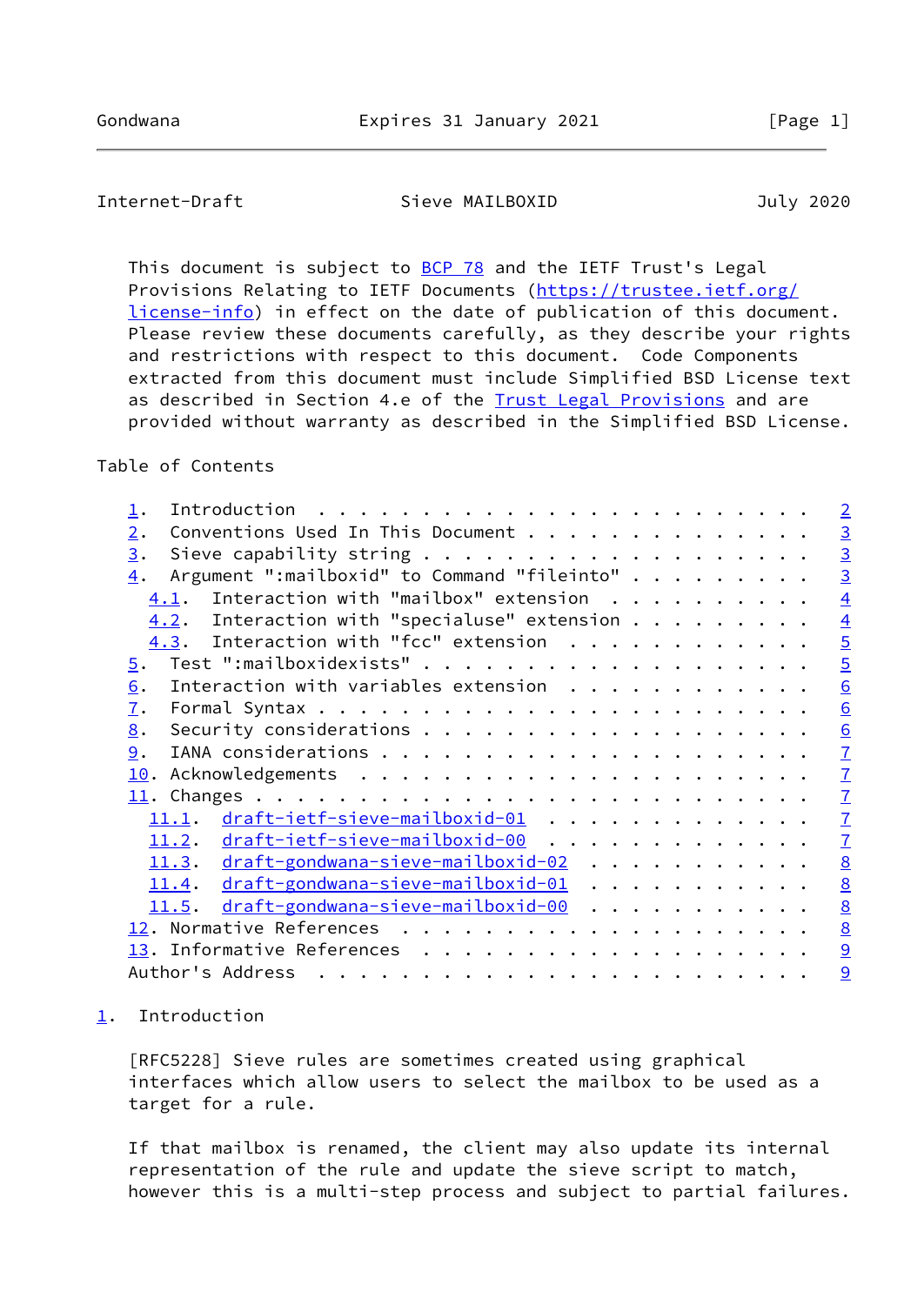Also, if the folder is renamed by a different mechanism (e.g. another IMAP client) the rules will get out of sync.

Gondwana Expires 31 January 2021 [Page 2]

<span id="page-2-1"></span>

Internet-Draft Sieve MAILBOXID July 2020

 By extending "fileinto" to reference the immutable mailboxid specified by [\[RFC8474](https://datatracker.ietf.org/doc/pdf/rfc8474)], sieve rules can continue to target the same mailbox, even if it gets renamed.

<span id="page-2-0"></span>[2](#page-2-0). Conventions Used In This Document

 The key words "MUST", "MUST NOT", "REQUIRED", "SHALL", "SHALL NOT", "SHOULD", "SHOULD NOT", "RECOMMENDED", "NOT RECOMMENDED", "MAY", and "OPTIONAL" in this document are to be interpreted as described in [BCP](https://datatracker.ietf.org/doc/pdf/bcp14) [14](https://datatracker.ietf.org/doc/pdf/bcp14) [[RFC2119\]](https://datatracker.ietf.org/doc/pdf/rfc2119) [\[RFC8174](https://datatracker.ietf.org/doc/pdf/rfc8174)] when, and only when, they appear in all capitals, as shown here.

<span id="page-2-2"></span>[3](#page-2-2). Sieve capability string

 The server advertises the capability "mailboxid", and scripts which use the following extensions MUST explicitly request the capability "mailboxid".

Example:

require "mailboxid";

<span id="page-2-3"></span>[4](#page-2-3). Argument ":mailboxid" to Command "fileinto"

 Normally, the "fileinto" command delivers the message in the mailbox specified using its positional mailbox argument. However, if the optional ":mailboxid" argument is also specified, the "fileinto" command first checks whether a mailbox exists in the user's personal namespace [[RFC2342](https://datatracker.ietf.org/doc/pdf/rfc2342)] with the specified [\[RFC8474](https://datatracker.ietf.org/doc/pdf/rfc8474)] MAILBOXID.

If a matching mailbox is found, that mailbox is used for delivery.

 If there is no such mailbox, the "fileinto" action proceeds as it would without the ":mailboxid" argument.

The tagged argument ":mailboxid" to fileinto consumes one additional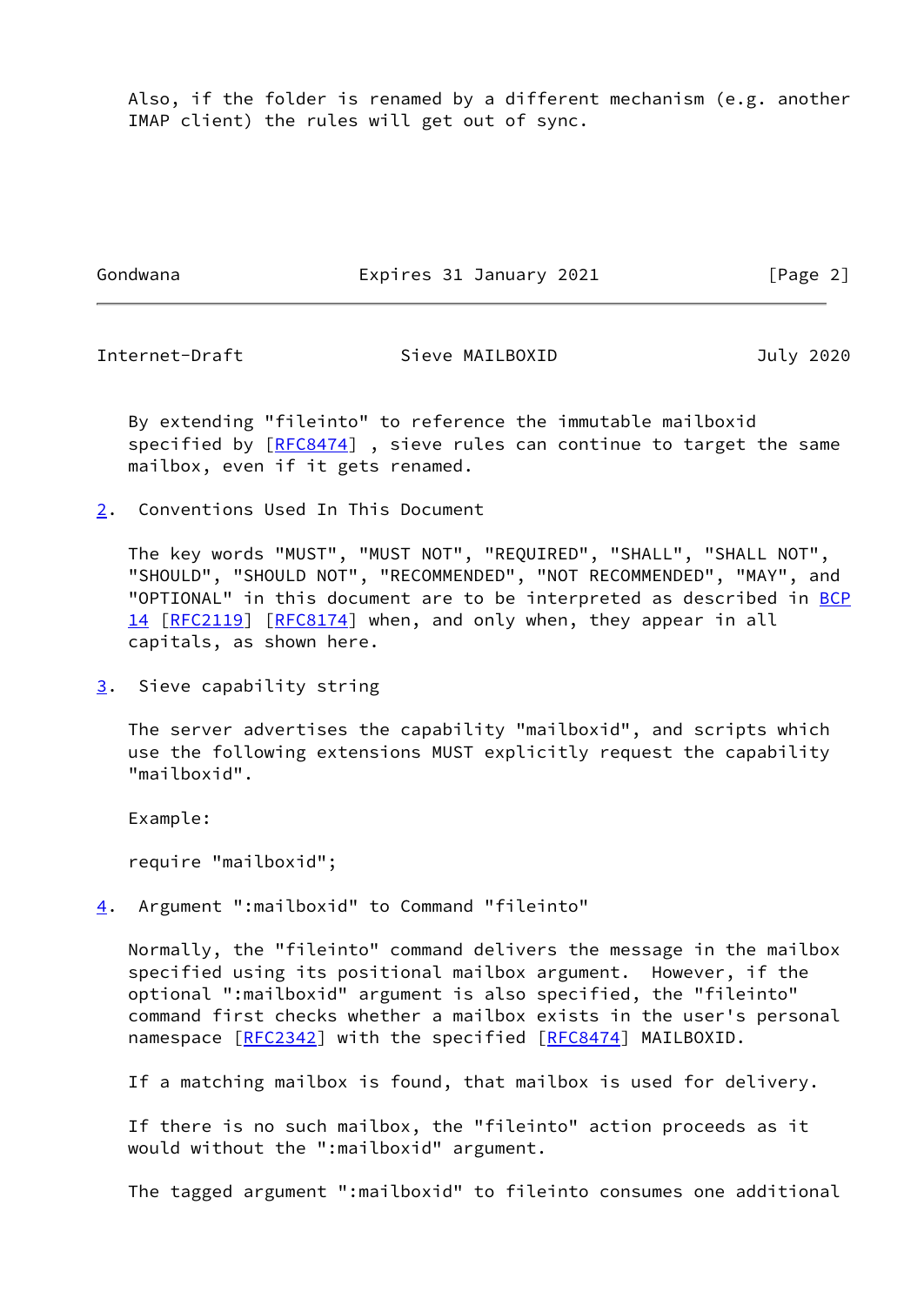```
 token, a string with the objectid of the mailbox to file into.
Example:
require "fileinto";
require "mailboxid";
if header :contains ["from"] "coyote" {
    fileinto :mailboxid "F6352ae03-b7f5-463c-896f-d8b48ee3"
             "INBOX.harassment";
}
```
Gondwana **Expires 31 January 2021** [Page 3]

<span id="page-3-1"></span>Internet-Draft Sieve MAILBOXID July 2020

<span id="page-3-0"></span>[4.1](#page-3-0). Interaction with "mailbox" extension

For servers which also support the  $[REC5490]$  mailbox extension, the ":create" modifier to fileinto does not create the mailbox with the specified mailboxid, however it may be specified and interacts as normal with all other extensions.

Example:

```
 require "fileinto";
require "mailboxid";
require "mailbox";
fileinto :mailboxid "Fnosuch"
         :create
         "INBOX.no-such-folder";
            # creates INBOX.no-such-folder, but it doesn't
            # get the "Fnosuch" mailboxid.
```
<span id="page-3-2"></span>[4.2](#page-3-2). Interaction with "specialuse" extension

 For servers which also support [\[RFC8579](https://datatracker.ietf.org/doc/pdf/rfc8579)] delivery to special-use mailboxes, if a fileinto command has both ":mailboxid" and ":special use" specified, then the mailboxid is resolved first.

 If a mailbox with the specified mailboxid does not exist, then the process specified in [\[RFC8579](https://datatracker.ietf.org/doc/pdf/rfc8579)] is followed - which includes processing of [[RFC5490](https://datatracker.ietf.org/doc/pdf/rfc5490)] ":create" tags to add the special-use to the created mailbox.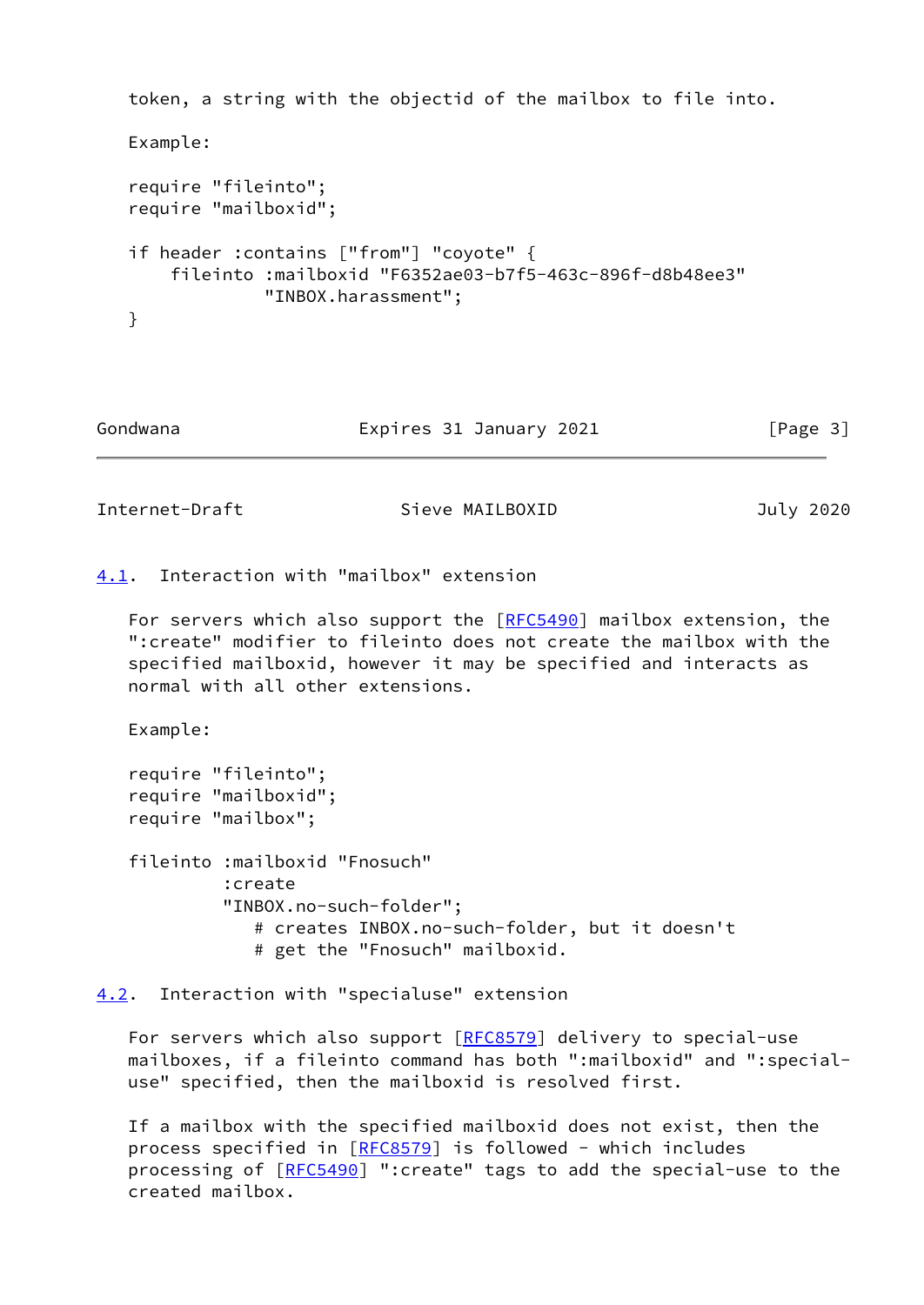```
 require "fileinto";
require "mailboxid";
require "special-use";
if header :contains ["from"] "coyote" {
    fileinto :mailboxid "F6352ae03-b7f5-463c-896f-d8b48ee3"
              :specialuse "\\Junk"
              "INBOX.harassment";
}
```
Example:

Example:

Gondwana **Expires 31 January 2021** [Page 4]

<span id="page-4-1"></span>Internet-Draft Sieve MAILBOXID July 2020 require "fileinto"; require "mailboxid"; require "mailbox"; require "special-use"; fileinto :mailboxid "F1234567" :specialuse "\\Archive" :create "INBOX.Archive"; # creates INBOX.Archive with use \Archive but # with a different mailboxid.

<span id="page-4-0"></span>[4.3](#page-4-0). Interaction with "fcc" extension

 This document extends the definition of the ":fcc" argument defined in [[RFC8580\]](https://datatracker.ietf.org/doc/pdf/rfc8580) so that it can optionally be used with the ":mailboxid" argument.

FCC =/ [":mailboxid" <mailboxid: string>]

 If the optional ":mailboxid" argument is specified with ":fcc", it instructs the Sieve interpreter to check whether a mailbox exists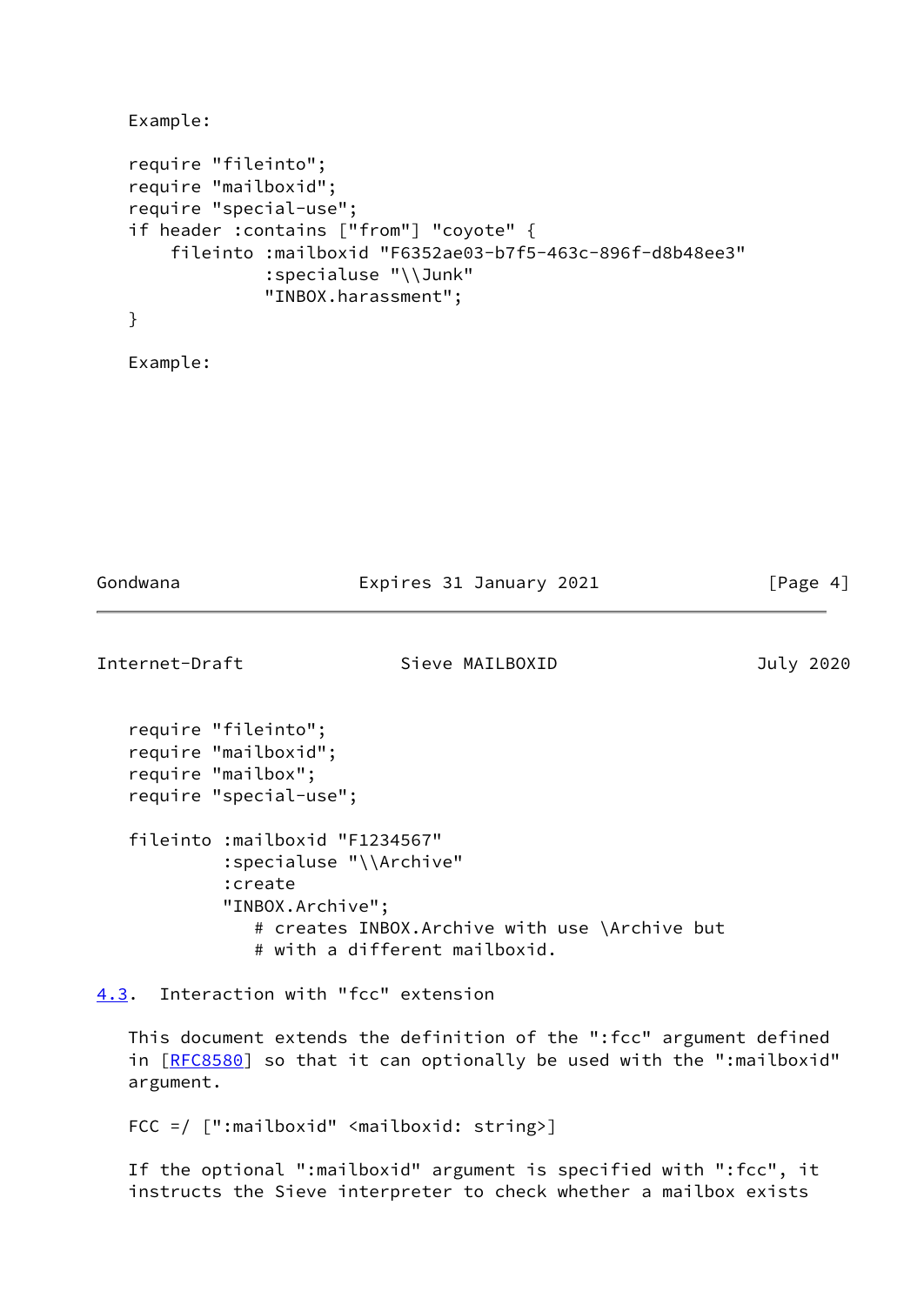with the specific mailboxid. If such a mailbox exists, the generated message is filed into that mailbox. Otherwise, the generated message is filed into the ":fcc" target mailbox.

Example:

 require ["enotify", "fcc", "mailboxid"]; notify :fcc "INBOX.Sent" :mailboxid "F6352ae03-b7f5-463c-896f-d8b48ee3" :message "You got mail!" "mailto:ken@example.com";

<span id="page-5-0"></span>[5](#page-5-0). Test ":mailboxidexists"

 The "mailboxidexists" test is true if all mailboxes listed in the "mailboxids" argument exist in the mailstore, and each allows the user in whose context the Sieve script runs to "deliver" messages into it. When the mailstore is an IMAP server, "delivery" of messages is possible if:

 a) the READ-WRITE response code is present for the mailbox (see Section [7.1 of \[RFC3501\]](https://datatracker.ietf.org/doc/pdf/rfc3501#section-7.1)), if IMAP Access Control List (ACL) [\[RFC4314](https://datatracker.ietf.org/doc/pdf/rfc4314)] is not supported by the server, or

b) the user has 'p' or 'i' rights for the mailbox (see [Section](https://datatracker.ietf.org/doc/pdf/rfc4314#section-5.2) 5.2 of  $[RFC4314]$ .

Gondwana Expires 31 January 2021 [Page 5]

<span id="page-5-1"></span>Internet-Draft Sieve MAILBOXID July 2020

 Note that a successful "mailboxidexists" test for a mailbox doesn't necessarily mean that a "fileinto :mailboxid" action on this mailbox would succeed. For example, the "fileinto" action might put user over quota. The "mailboxidexists" test only verifies existence of the mailbox and whether the user in whose context the Sieve script runs has permissions to execute "fileinto" on it.

Example:

 require "fileinto"; require "mailboxid"; if header :contains ["from"] "coyote" { if mailboxidexists "F6352ae03-b7f5-463c-896f-d8b48ee3" { fileinto :mailboxid "F6352ae03-b7f5-463c-896f-d8b48ee3"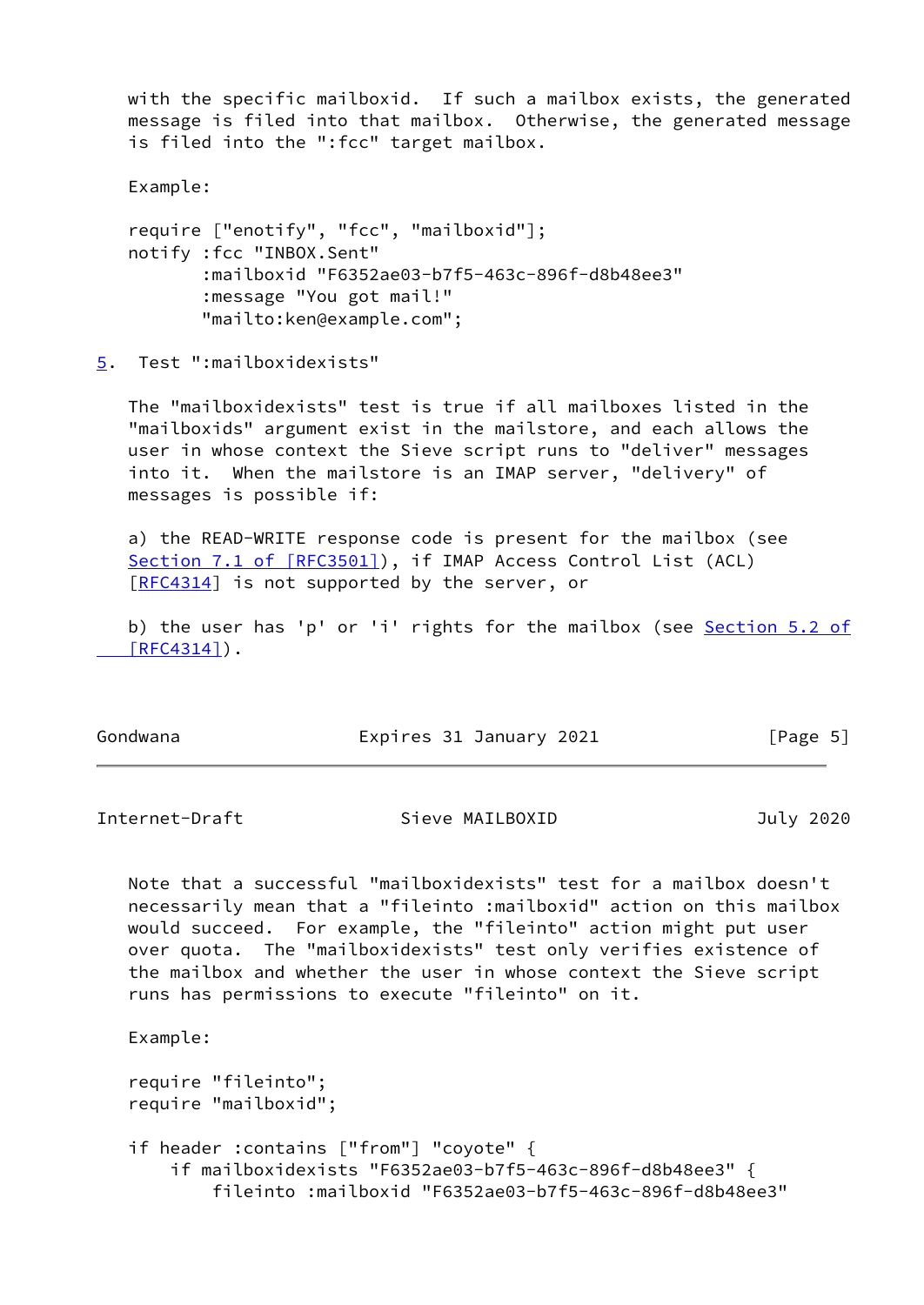```
 "INBOX.harassment";
    } else {
         fileinto "INBOX.harassment";
    }
}
```
 Note to implementers: this test behaves identically to the "mailboxexists" test defined in [\[RFC5490](https://datatracker.ietf.org/doc/pdf/rfc5490)] but operates on mailboxids rather than mailbox names.

<span id="page-6-0"></span>[6](#page-6-0). Interaction with variables extension

 There is no special interaction defined, however as an objectid is a string in this document, objectid values can contain variable expansions if [[RFC5229](https://datatracker.ietf.org/doc/pdf/rfc5229)] is enabled.

<span id="page-6-1"></span>[7](#page-6-1). Formal Syntax

test /= "mailboxidexists" string-list

tag /= ":mailboxid" string

If [[RFC8580\]](https://datatracker.ietf.org/doc/pdf/rfc8580) is supported:

FCC =/ [":mailboxid" <mailboxid: string>]

<span id="page-6-2"></span>[8](#page-6-2). Security considerations

 Because mailboxid is always generated by the server, implementations MUST NOT allow sieve to make an endrun around this protection by creating mailboxes with the specified ID by using ":create" and ":mailboxid" in a fileinto rule for a non-existant mailbox.

<span id="page-6-4"></span>

| Gondwana       | Expires 31 January 2021 | [Page 6]  |
|----------------|-------------------------|-----------|
|                |                         |           |
| Internet-Draft | Sieve MAILBOXID         | July 2020 |

 Implementers are referred to the security considerations sections of [\[RFC5228](https://datatracker.ietf.org/doc/pdf/rfc5228)] and [[RFC8474](https://datatracker.ietf.org/doc/pdf/rfc8474)].

<span id="page-6-3"></span>[9](#page-6-3). IANA considerations

 IANA are requested to add a capability to the sieve-extensions registry: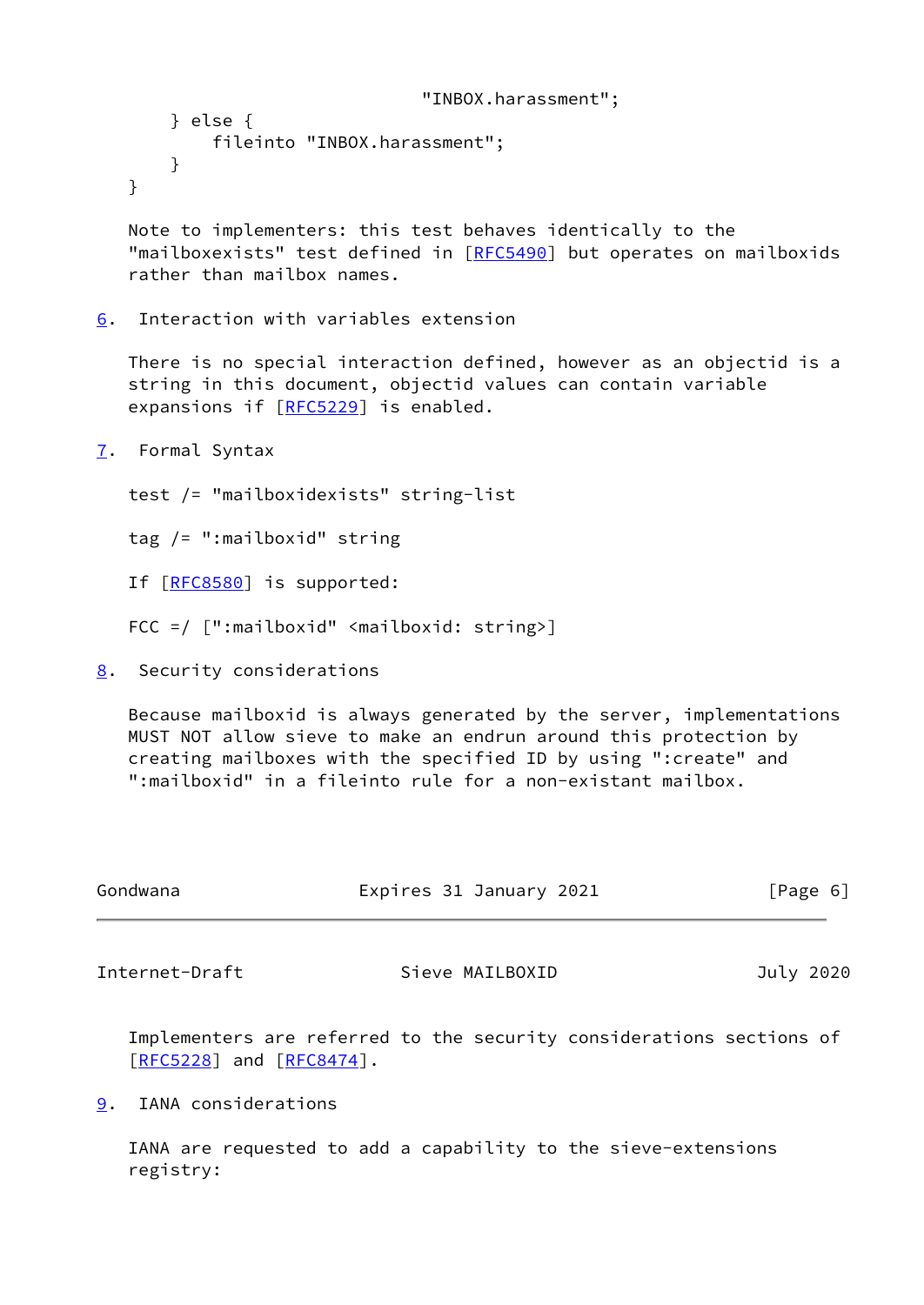To: iana@iana.org Subject: Registration of new Sieve extension

 Capability name: mailboxid Description: adds a test for checking mailbox existence by objectid, and new optional arguments to fileinto and :fcc which allow selecting the destination mailbox by objectid. RFC number: this RFC Contact address: The EXTRA discussion list <extra@ietf.org>

# <span id="page-7-0"></span>[10.](#page-7-0) Acknowledgements

This document borrows heavily from [[RFC5490\]](https://datatracker.ietf.org/doc/pdf/rfc5490) for the matching mailboxexists test, and from [\[RFC8579](https://datatracker.ietf.org/doc/pdf/rfc8579)] for an example of modifying the fileinto command.

 Thanks to Ned Freed and Ken Murchison and Alexey Melnikov for feedback on the EXTRA mailing list.

### <span id="page-7-1"></span>[11.](#page-7-1) Changes

(EDITOR: remove this section before publication)

## <span id="page-7-2"></span>[11.1](#page-7-2). [draft-ietf-sieve-mailboxid-01](https://datatracker.ietf.org/doc/pdf/draft-ietf-sieve-mailboxid-01)

- $*$  fixed idnits - [RFC5228](https://datatracker.ietf.org/doc/pdf/rfc5228) not mentioned in the abstract
- \* fixed other I-D references I had missed, oops

## <span id="page-7-3"></span>[11.2](#page-7-3). [draft-ietf-sieve-mailboxid-00](https://datatracker.ietf.org/doc/pdf/draft-ietf-sieve-mailboxid-00)

- \* Adopted into working group per adoption call on list
- \* Updated references to old drafts which have since been published.
- \* Fixed some typoes and simplified some language.
- \* Removed stray leading colon on mailboxexists (thanks Alexey)
- \* Added :fcc to the IANA registration description (thanks Alexey)

| Gondwana | Expires 31 January 2021 | [Page 7] |
|----------|-------------------------|----------|
|----------|-------------------------|----------|

<span id="page-7-4"></span>

| Internet-Draft | Sieve MAILBOXID | July 2020 |
|----------------|-----------------|-----------|
|----------------|-----------------|-----------|

\* Mentioned that variables can be expanded (thanks Alexey)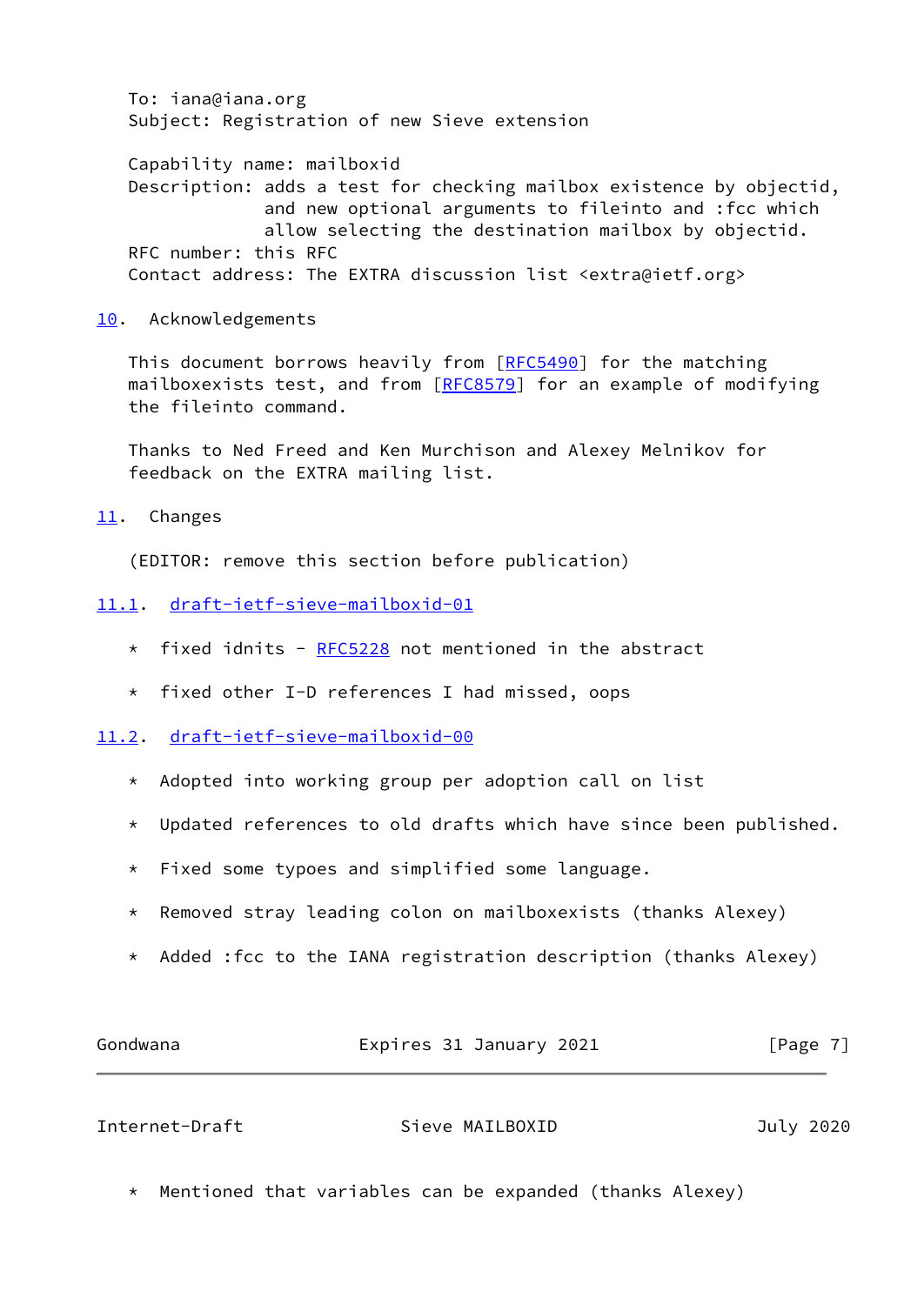<span id="page-8-0"></span>[11.3](#page-8-0). [draft-gondwana-sieve-mailboxid-02](https://datatracker.ietf.org/doc/pdf/draft-gondwana-sieve-mailboxid-02)

- \* Update document date by a couple of years! Ooops, it got forgotten after a WGLC which got not dissent.
- \* Create xml2rfc v3 output.

<span id="page-8-1"></span>[11.4](#page-8-1). [draft-gondwana-sieve-mailboxid-01](https://datatracker.ietf.org/doc/pdf/draft-gondwana-sieve-mailboxid-01)

- \* Switch to :mailboxid tagged parameter value with fallback mailbox name.
- \* Document interaction with "mailbox".
- \* Document interaction with "special-use".
- \* Document interaction with "fcc".
- \* Document security considerations around :mailboxid and :create.
- <span id="page-8-2"></span>[11.5](#page-8-2). [draft-gondwana-sieve-mailboxid-00](https://datatracker.ietf.org/doc/pdf/draft-gondwana-sieve-mailboxid-00)
	- \* Initial version.
- <span id="page-8-3"></span>[12.](#page-8-3) Normative References
	- [RFC5228] Guenther, P., Ed. and T. Showalter, Ed., "Sieve: An Email Filtering Language", [RFC 5228](https://datatracker.ietf.org/doc/pdf/rfc5228), DOI 10.17487/RFC5228, January 2008, [<https://www.rfc-editor.org/info/rfc5228](https://www.rfc-editor.org/info/rfc5228)>.
	- [RFC8474] Gondwana, B., Ed., "IMAP Extension for Object Identifiers", [RFC 8474](https://datatracker.ietf.org/doc/pdf/rfc8474), DOI 10.17487/RFC8474, September 2018, [<https://www.rfc-editor.org/info/rfc8474](https://www.rfc-editor.org/info/rfc8474)>.
	- [RFC2119] Bradner, S., "Key words for use in RFCs to Indicate Requirement Levels", [BCP 14](https://datatracker.ietf.org/doc/pdf/bcp14), [RFC 2119](https://datatracker.ietf.org/doc/pdf/rfc2119), DOI 10.17487/RFC2119, March 1997, <[https://www.rfc-editor.org/info/rfc2119>](https://www.rfc-editor.org/info/rfc2119).
	- [RFC8174] Leiba, B., "Ambiguity of Uppercase vs Lowercase in [RFC](https://datatracker.ietf.org/doc/pdf/rfc2119) [2119](https://datatracker.ietf.org/doc/pdf/rfc2119) Key Words", [BCP 14](https://datatracker.ietf.org/doc/pdf/bcp14), [RFC 8174,](https://datatracker.ietf.org/doc/pdf/rfc8174) DOI 10.17487/RFC8174, May 2017, [<https://www.rfc-editor.org/info/rfc8174](https://www.rfc-editor.org/info/rfc8174)>.
	- [RFC2342] Gahrns, M. and C. Newman, "IMAP4 Namespace", [RFC 2342](https://datatracker.ietf.org/doc/pdf/rfc2342), DOI 10.17487/RFC2342, May 1998, <[https://www.rfc-editor.org/info/rfc2342>](https://www.rfc-editor.org/info/rfc2342).